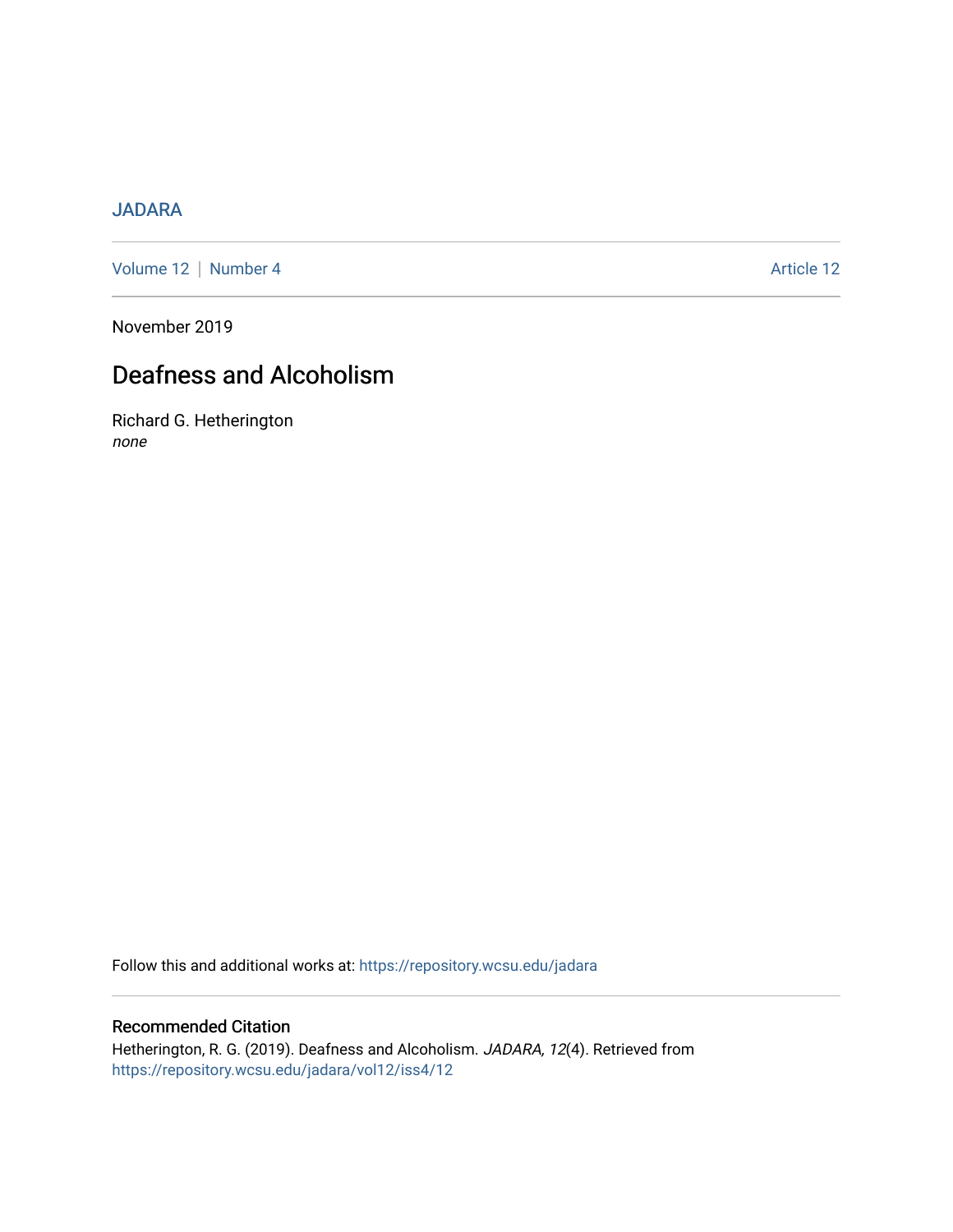## DEAFNESS AND ALCOHOLISM

#### Richard G. Hetherington, CAC

My name is Richard Hetherington. 1 am a certified alcoholism counselor, employed full time at the National Council on Alcoholism-Greater Flint Area, and have been on the staff for five consecutive years. It is a great honor for me to have been chosen to participate in this program. In my following statements, I hope to bring new insight to this group about the disease of alcoholism among the deaf population.

When I first became involved with the deaf alcoholic, it reminded me of the great con fusion about the disease of alcoholism fifteen years ago. It seemed as though we were starting all over again when the confusion and the belief about the deaf alcoholic became ap parent. One of the outstanding features with the deaf alcoholic was that they had been bounced from agency to agency and given all kinds of "help" for everything but their alco holism because it was difticult to get a profes sional to assume this responsibility. Due to this fact, we had no expertise to rely on to start this venture. We must therefore recognize that there is a tremendous amount of peer pressure among the deaf community. Apply the pres sure and stigma of the disease of alcoholism and we start with a two-fold problem.

The deaf alcoholic is not only isolated from society because of his alcoholism, but the deaf community is normally an isolated group of people and there is the painful awareness of isolation for a person who is not only deaf but also ill with the disease of alcoholism. I feel the deaf alcoholic has long been suffering from this two-fold problem. As we recognize in the

disease of alcoholism this automatically becomes a defense mechanism that the alco holic, not only deaf but the hearing, uses in his excuses for turning to booze for relief of the emotional discomfort and his inability to com municate like the majority of the population around him. The limited ability for the deaf alcoholic to communicate makes his social functioning always on a limited basis. I find in Flint and Genesee County, Michigan the Socie ty for the Deaf offers meager social activity for the deaf. I have made some statements that have appeared in our local paper about the fact drinking is the primary social function for the deaf group. Being offered no alternatives to social life. Certainly the deaf community has been critical of these statements, but this is understandable, because no one cares to assume the responsibility.

My agency, in the fall of 1976, was not left with a choice of being responsible or not responsible for the deaf alcoholic. Mr. David Benjamin, President of UAW Local #659 in Flint, Michigan appeared in my office with a deaf alcoholic and stated that the only way this man would stand a chance of being reinstated for employment in one of the local General Motors plants, he would have to become total ly involved in a treatment program for the disease of alcoholism. In this first interview with this deaf man, we became aware that he had been involved in various programs over the past ten years, none of which was success ful in helping to establish sobriety and recover from his illness. At one point in his search for help, he became involved in a program in

#### Vol. 12 No. 4 April 1979

9

1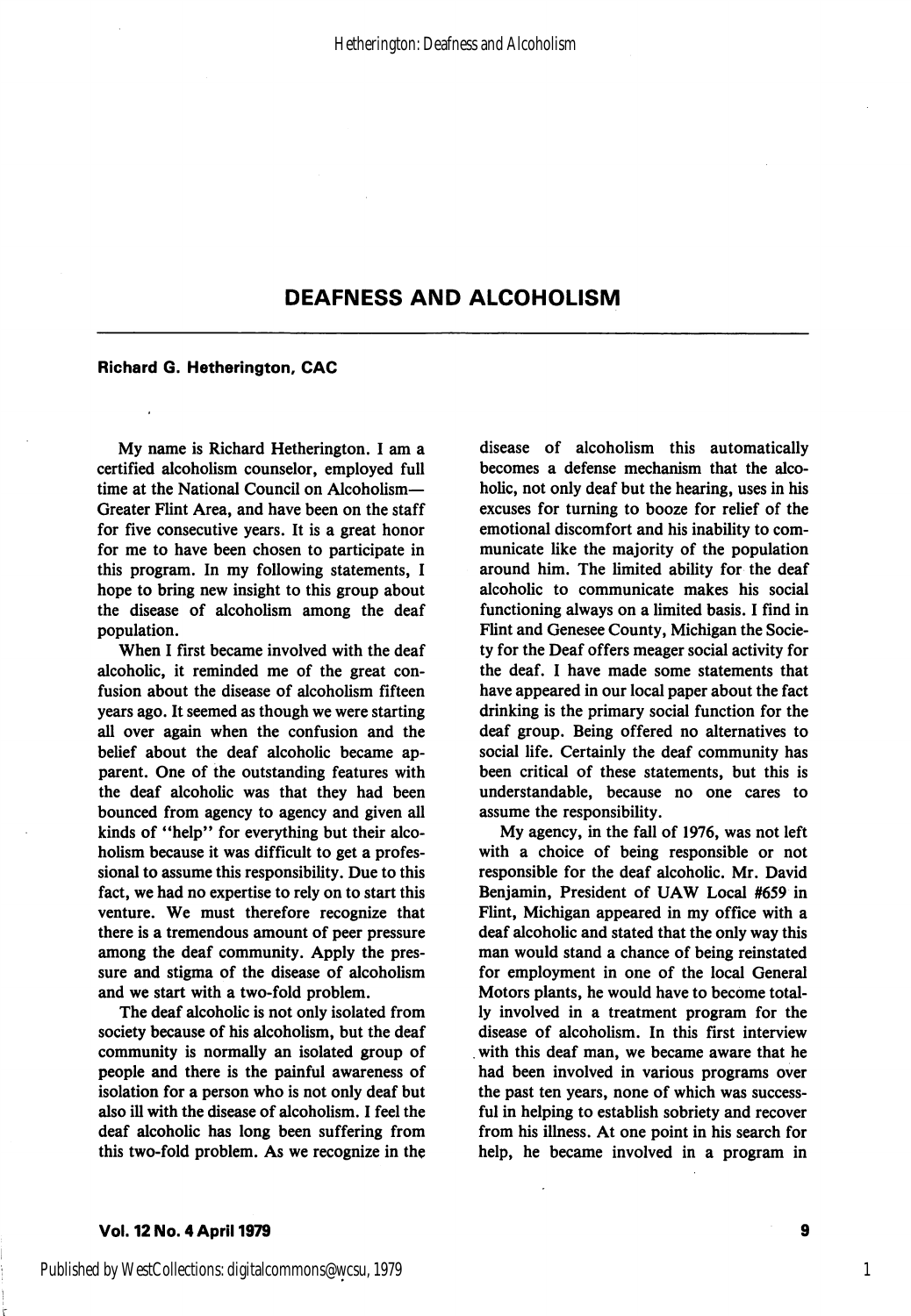### DEAFNESS AND ALCOHOLISM

which his wife served as his interpreter. Needless to say, because of her own emotional in volvement, this program was unable to furnish any beneficial help. Before this initial interview was over, out of necessity, many people became involved. I had people from the United Way Office in the city of Flint, I had our agen cy director, John Crane and others trying to figure out a way to implement a program of recovery that would be beneficial to this deaf alcoholic in his endeavors to seek help.

It was decided that there must be a program developed that consisted of a design to espe cially fit the needs of the deaf alcoholic. I was given the responsibility by the director of our agency to implement such a program. It reminded me, in those early days, of the old saying it was "the blind leading the blind". One of my first road blocks was the availability of money to be designated and earmarked for this special program. Again, my superior came to the rescue and allocated a small budget with which to start this program.

Not being able to use sign language myself, my first task was to find an interpreter that would fit into my budget. In my search, I found that in Genesee County, there were only 3 licensed interpreters. My first client was aware of one of those 3 interpreters and pre ferred to work through Bonnie Grossbauer. I, therefore, hired her to become the interpreter for the entire following program. On hiring this interpreter, I commenced individual counseling sessions with my first deaf alcoholic.

The word spread rapidly that we were work ing and attempting to put a program together for this special group. Within one month, the caseload built to 3 clients. The cost of this specially designed counseling session began to show that the high expense of the interpreter on a one to one basis would be too costly for the budget, the fee being \$7.50 per hour with a two-hour minimum.

Consequently on December 2, 1976, we found it necessary to re-evaluate this expen diture. From this evaluation, we became aware that for the total benefit of these people and for cost reasons, it would be wise to go in the direction of group work rather than individual counseling requiring the interpreter. At this

point, we had very little information to base our group work on, so we began with the con cepts of experimentation and in the following months, we allowed ourselves to make errors without considering the errors to be failures. We began to meet three hours every Thursday night and from these three hours, we began to continue to discover the many different needs that a deaf alcoholic group would encounter.

Our first experiment was based on the belief that for this particular type alcoholic, it was necessary that the group meeting be of a highly structured nature rather than the usual discus sion groups, the loosely knit group therapy or of Alcoholics Anonymous. As different as it is to work with this particular group, it was necessary for therapy to be direct rather than the usual procedure of waiting for feedback. We also found it necessary to designate one hour totally to the emotional aspects con tributing to the disease of alcoholism and modification of that behavior so as to achieve the understanding of why the drinking took place. This portion of the program on many occasions overlaps due to the fact of the emo tional sensitivity of the group.

It is my belief that treating the disease of alcoholism successfully, the philosophy of Alcoholics Anonymous must be enacted within the treatment. At this point we use the second hour totally for the understanding of the objectives and the goals of Alcoholics Anony mous. In the early stages, we ran into difficul ties and we have had to make some changes for the following reasons. We began by taking the group and the interpreter to A.A. meetings in various parts of the city with the A.A. groups' approval.

We observed that the group did receive many benefits from this experience, however, we found that these benefits were not necessarily the ones we were looking for. Number one, the group did find that they could be and were accepted by a body of people outside of their own community. They were not able to understand what was really taking place within the A.A. meetings. We were not able to understand why this took place and it was during the third hour of the meetings, which is open discussion, that we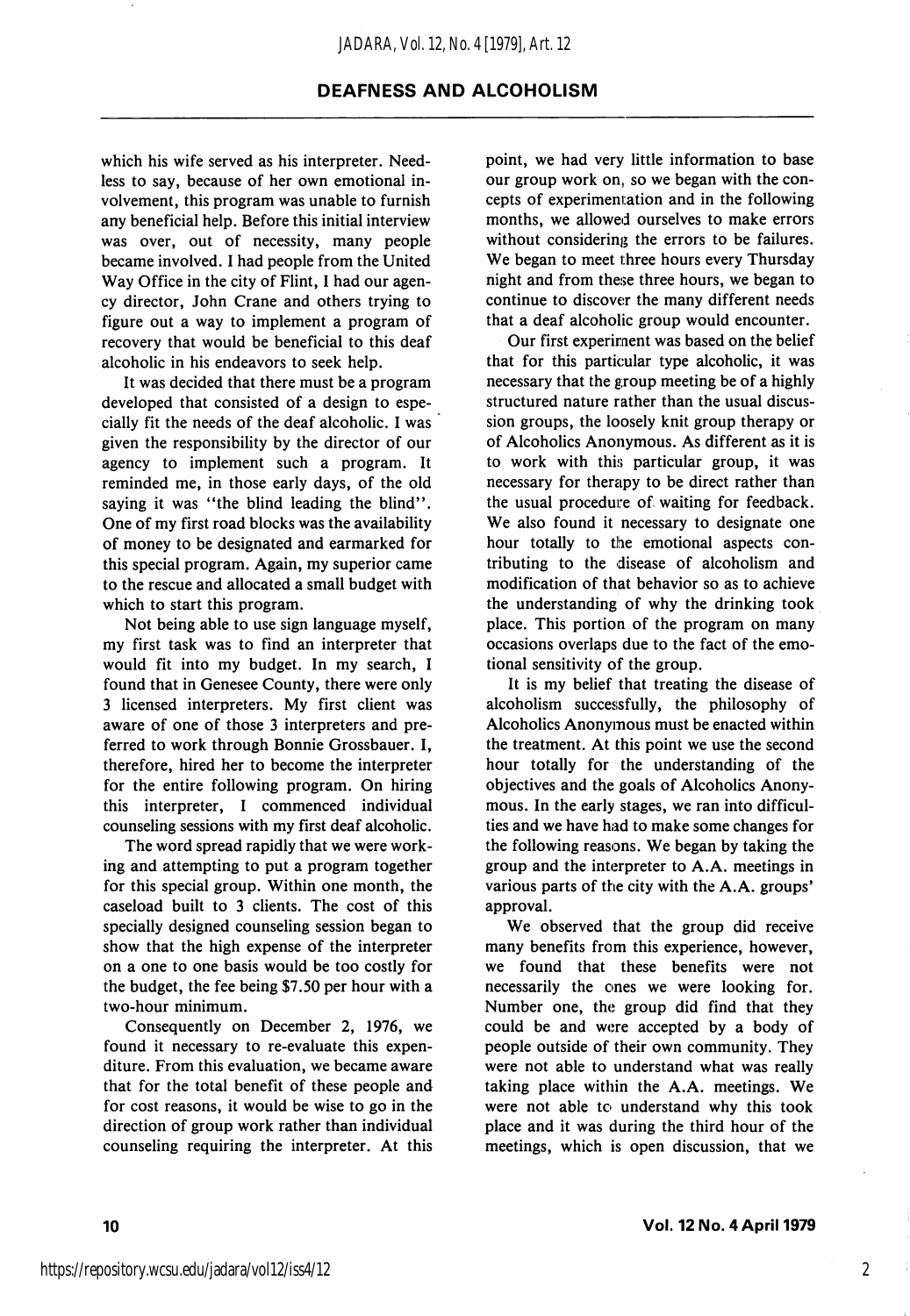found that there were many words being used in the Twelve Steps of A.A. that were not translatable into the sign language used by these people. Knowing the necessity of using the philosophy of A.A. in this group, it was necessary to meet with the interpreter and work out the rewording of the Twelve Steps of A.A. without changing the meaning behind the words. This was done so that the Twelve Steps were easily interpreted into the sign language. Now the group has their own A.A. program. I understand that this particular change could bring some criticism from other hearing A.A. members, however we continue, knowing full well this aspect and realizing the deaf alcoholic needed a program to follow. The following Twelve Steps are now being used in the second hour of our structured program:

- 1. We admitted we couldn't control our drinking and we couldn't control our lives.
- 2. Started to believe a power greater than ourselves could give us good mental health again.
- 3. We decided to give our lives to God as we know and understand Him.
- 4. Looked at the way we did things in our past when we were drinking and the way we do things now. Looking at both our good habits and the bad. We keep on with good habits and work on correcting our bad habits working toward a better sober life.
- 5. Admitted to God, to ourself, and another person the things we have done wrong in the past.
- 6. We are truly ready for God to help us remove our bad habits of the past.
- 7. We are truly ready for God to help us remove our bad habits we had in the past.
- 8. Make a list of all the people we have hurt in the past and truly want to change our bad ways of the past.
- 9. Try to make things right to the people we did bad things to in the past. But not if that would hurt that person or other people.
- 10. Keep on looking at the way we do things and when we are wrong, admit that we are wrong.
- 11. Sought through prayer and meditation

to improve our conscious contact with God as we know and understand Him, praying only for His will for us and the power to do it.

12. Having had a spiritual awakening be cause of these 12 steps we try to give this message to other alcoholics, and to practice these rules in our daily lives.

The past 15 months have been an exciting and rewarding experience for myself as the therapist and coordinator of the deaf program of NCA-GFA, INC. I have not been relieved of carrying a caseload of hearing alcoholics, but have been given permission from my superiors to put whatever amount of time that is needed into the deaf alcoholic program. I feel that I have received a great deal of new found experience and have had many reward ing experiences by working with this group. At the present time, we are carrying on the average of 10 deaf alcoholics in the group. I wish I could tell you that we have had  $100\%$ success, but we have not. In no way do I feel that we in Flint have all of the answers for the deaf alcoholic, but I do believe we are at a point that we are now able to evaluate this group and comfortably say we have some of the answers. On the completion of the last evaluation, we were very surprised to find that we were running approximately a 75% recovery rate which shows a great contrast to a 40% recovery rate with hearing alcoholics. I believe the success of this group comes from the pressure, the emotional depth and sincerity found in the deaf community. Those who fall in the 25%, meaning those who do not obtain complete sobriety, I firmly believe they have had an educational experience that will change some of their drinking habits even without total sobriety.

After being successful in helping the deaf alcoholic achieve sobriety, I found it necessary to commence working with the spouse of the alcoholic in order to establish a supportive community for the alcoholic to live in. I took one session a month and designated this session to work with these people as couples. Amazing ly, this turned out much better than my expecta tions. The spouse readily began to achieve the feeling of being part of this recovery program

#### Vol. 12 No. 4 April 1979 <sup>11</sup>